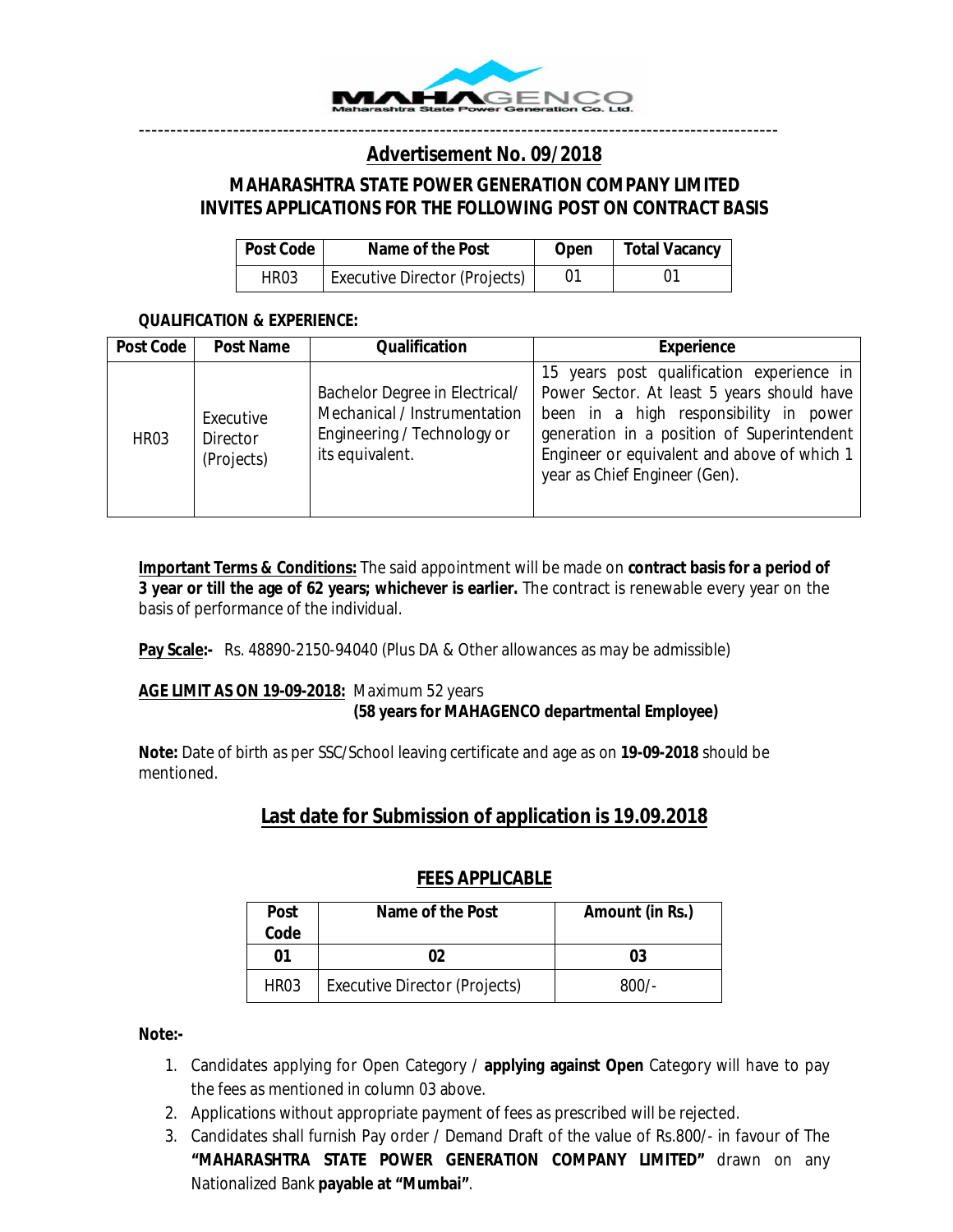The candidate should write his Full Name, Post applied & Post code on the backside of the Demand Draft.

Fees in the form of Postal Order/Money Order/Cash will **not** be accepted.

4. Fees once paid will not be refunded in any circumstance, nor will it be held in reserve for any further recruitment.

### **How to Apply**

1. **Candidates are required to have a valid personal email ID / Mobile No.** It should be kept active during this recruitment process. **Under no circumstances, he should share mention email ID/ Mobile No. of any other person.** 

In case, candidate does not have a valid personal email ID, he should create his new email ID before applying.

If message or email regarding Recruitment process is NOT received by candidates due to any reason, MAHAGENCO is NOT responsible in such cases.

- 2. The name of the candidate, his father name, caste, etc. should be spelt correctly in the application form as it appears in the certificates, mark sheets.
- 3. Candidates should send duly filled application form with a recent passport size photograph affixed thereon along with self attested copies of certificates in support of Qualification, Experience, Age etc. & Pay order / Demand Draft.

#### **To The Asst. General Manager (HR-RC), Maharashtra State Power Generation Co. Ltd., Estrella Batteries Expansion Compound, Labour Camp, Dharavi Road, Matunga, Mumbai-400019 so as to reach on or before 19.09.2018.**

Post Code and Post applied for must be clearly written on the envelope, while forwarding application and attested copies of supporting document.

#### **Note:**

- 1. Application which is incomplete in any respect such as without photograph and signature / unsuccessful fee payment will **not** be considered as valid.
- 2. If there is any change in first / middle / last name in any of the certificates / supporting documents submitted by the candidate, kindly attach copy of Affidavit notarized on Rs.100 Stamp Paper / Gazette certificate of name change.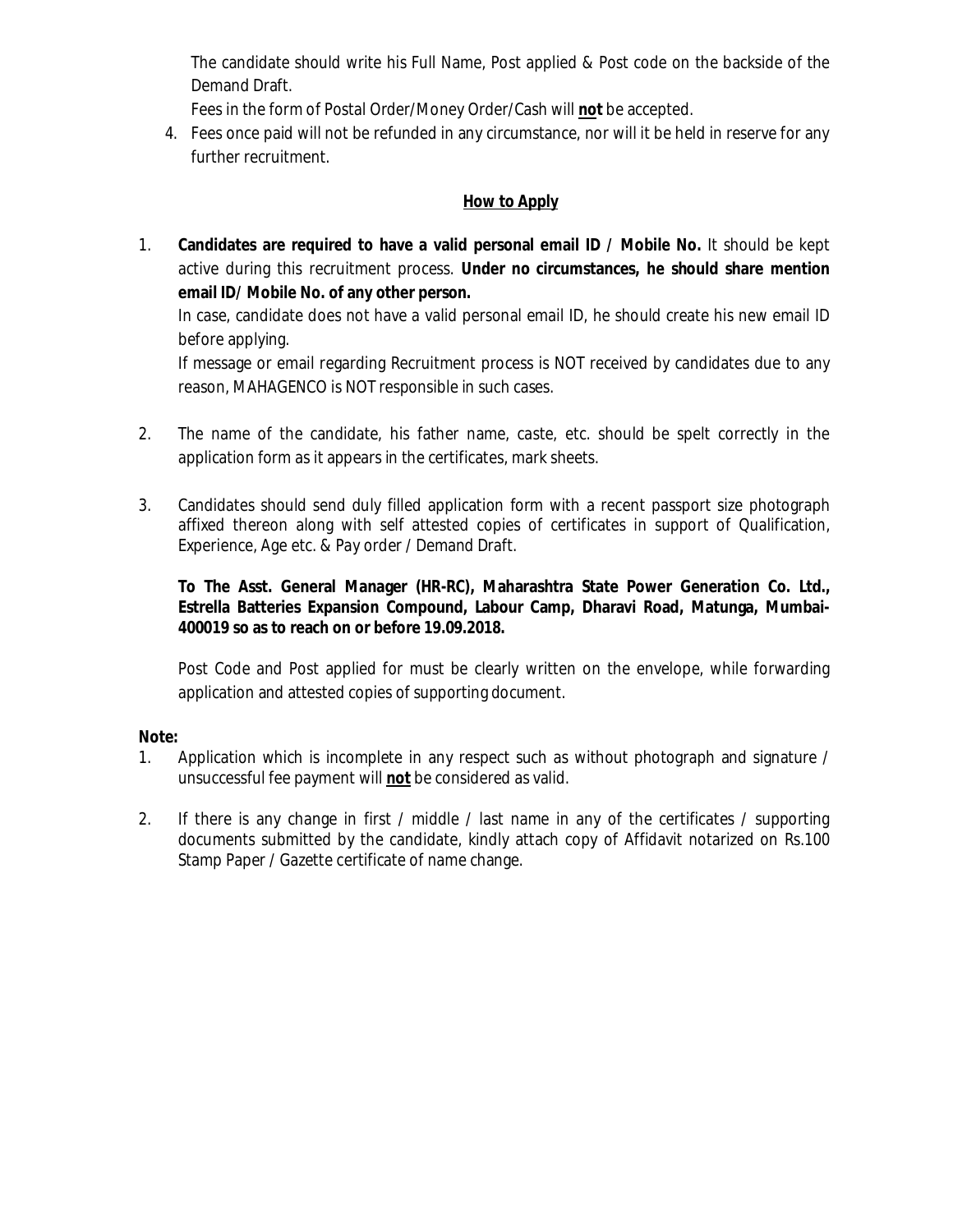#### **Important Conditions about Selection Process**

- 1. The selection process will be tentatively conducted in the month of September / October -2018.
- 2. Selection process will consist of Personal Interview. If the number of applicants are large, then a suitable criteria will be fixed to short list the applicants.
- 3. Candidate will have to appear for Personal Interview at Examination Centre at his own cost & risk and MAHAGENCO will not be responsible for any injury or losses, etc. of any nature.
- 4. Taking into consideration the performance in the Personal Interview, the select list will be prepared.
- 5. The list of candidates called for Personal interview and selected for the posts advertised will be published on the Company's website i.e. www.mahagenco.in form time to time.
- 6. The recruitment in MAHAGENCO is done strictly as per merit in a systematic way giving weightage to Selection process / Personal Interview.
- 7. Post Code & Post applied for must be clearly written on the envelope. Incomplete applications and those not supported by self attested copies of certificates, Pay order / Demand Draft are liable to be summarily rejected.

## **GENERAL CONDITIONS**

- 1. Failing to submit necessary documents along with application form the candidate will be disqualified.
- 2. **Candidate must produce following Certificate showing knowledge of Marathi:** Certificate of Secondary School Certificate Examination Board or recognized University showing passing of Secondary / School certificate Examination or Matric or Higher Examination of University with Marathi Language.

## **OR**

Certificate stating the candidate can read, write and speak Marathi Language fluently issued by Professor of Marathi Language of College / Institute affiliate to recognized University and countersigned by Principal of the said College / Institute. (Performa enclosed)

- 3. The candidate should ensure that he fulfills the eligibility criteria regarding educational qualification, age, experience, etc. & the particulars furnished in the application form are correct in all respect.
- 4. Any false / incorrect information furnished by the candidate if detected at any stage of recruitment process, his candidature will **not** be considered.
- 5. If the candidate knowingly or willfully furnishes incorrect or false particulars or suppresses material information, he will be disqualified and if appointed, shall be liable for dismissal from the Company's service without any notice or assigning any reasons whatsoever.
- 6. Any request for change of address and enclosing supporting documents later on will not be entertained.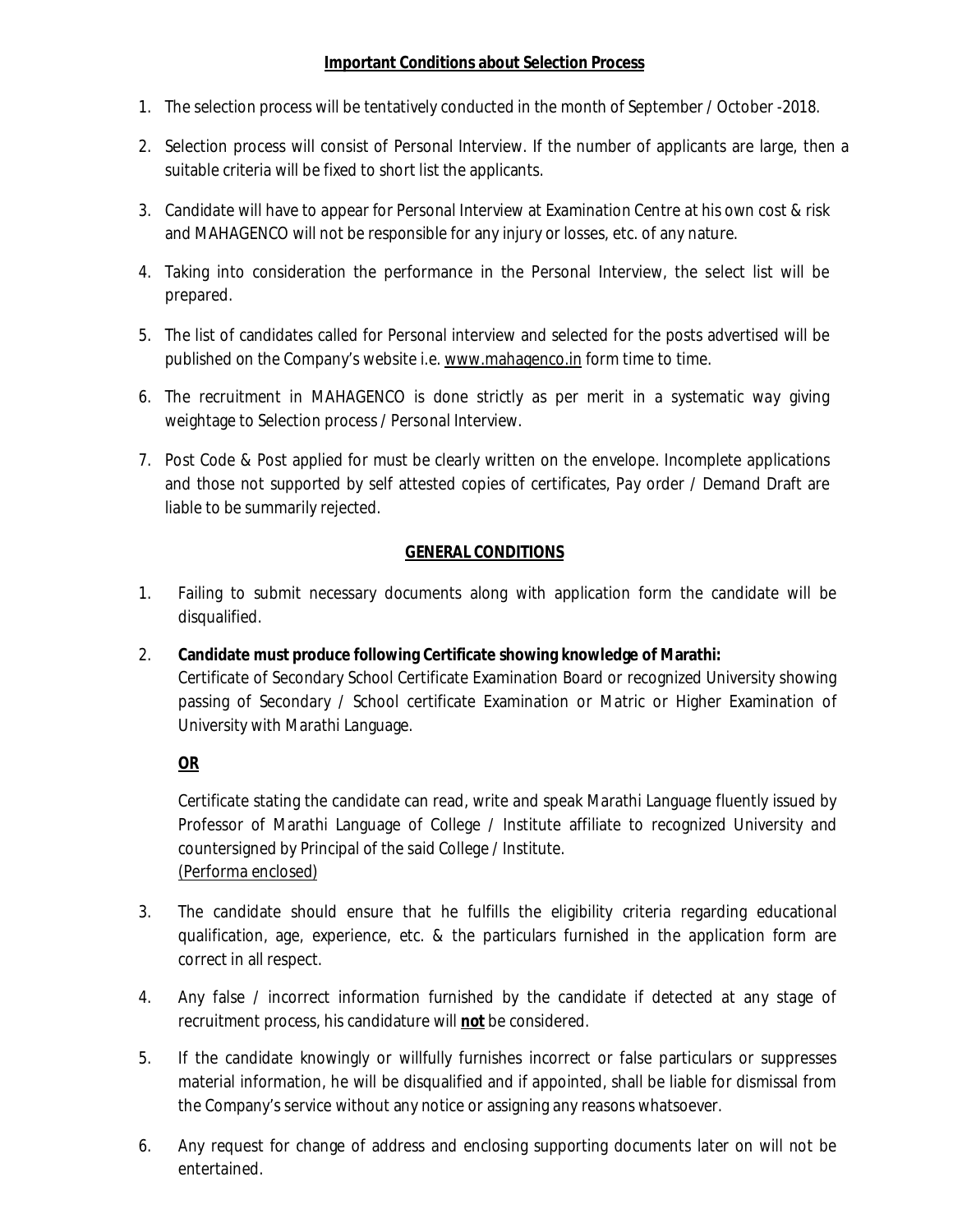- 7. Date of birth as per Secondary School Certificate (SSC/CBSC/ICSE) and age as on date **19.09.2018** should be mentioned.
- 8. The record with regard to this selection process will be maintained for three months from the date of declaration of result of this advertisement.
- 9. Candidates should send duly filled application form with a recent passport size photograph affixed thereon along with self attested copies of certificates in support of Qualification, Experience, Age, etc. & **Demand Draft.**

#### **To the Asst. General Manager (HR-RC), Maharashtra State Power Generation Co. Ltd., Estrella Batteries Expansion Compound, Labour Camp, Dharavi Road, Matunga, Mumbai- 400019 so as to reach on or before 19.09.2018.**

Post Code and Post applied for must be clearly written on the envelope, while forwarding application and attested copies of supporting document.

- 10. Candidates are requested to retain a copy of dully filled application form & other testimonials with them.
- 11. Incomplete applications and those not supported by self attested copies of certificates, Pay order / Demand Draft are liable to be summarily rejected.
- 12. Applications received after due date will not be entertained. The Company is not responsible for any postal delay.
- 13. The decision of the Company in all matters relating to recruitment shall be final and no individual correspondence will be entertained.
- 14. The Company reserves the right to modify or cancel the Advertisement / Selection process fully or partly on any grounds and such decision of the Company will not be notified or intimated to the candidates.
- 15. Any canvassing by or on behalf of the candidates or to bring political or other outside influence with regard to their selection / recruitment shall be considered as **DISQUALIFIED.**
- 16. Any legal proceedings in respect of any matter (s) or claims or dispute arising out of this recruitment and or out of this advertisement can be instituted only at Mumbai and Courts/Tribunals/Forums at Mumbai only shall have sole and exclusive jurisdiction to try any cause/dispute.
- **Note:** Copies of Testimonials in support of age, caste, qualifications, experience etc. may be furnished, wherever necessary.

############################

**Check List, Marathi Performa is available below**

**Click here [for Application Form](https://www.mahagenco.in/phocadownload/career/2018/September/Application%20Form%20-ED%20Projects.pdf)**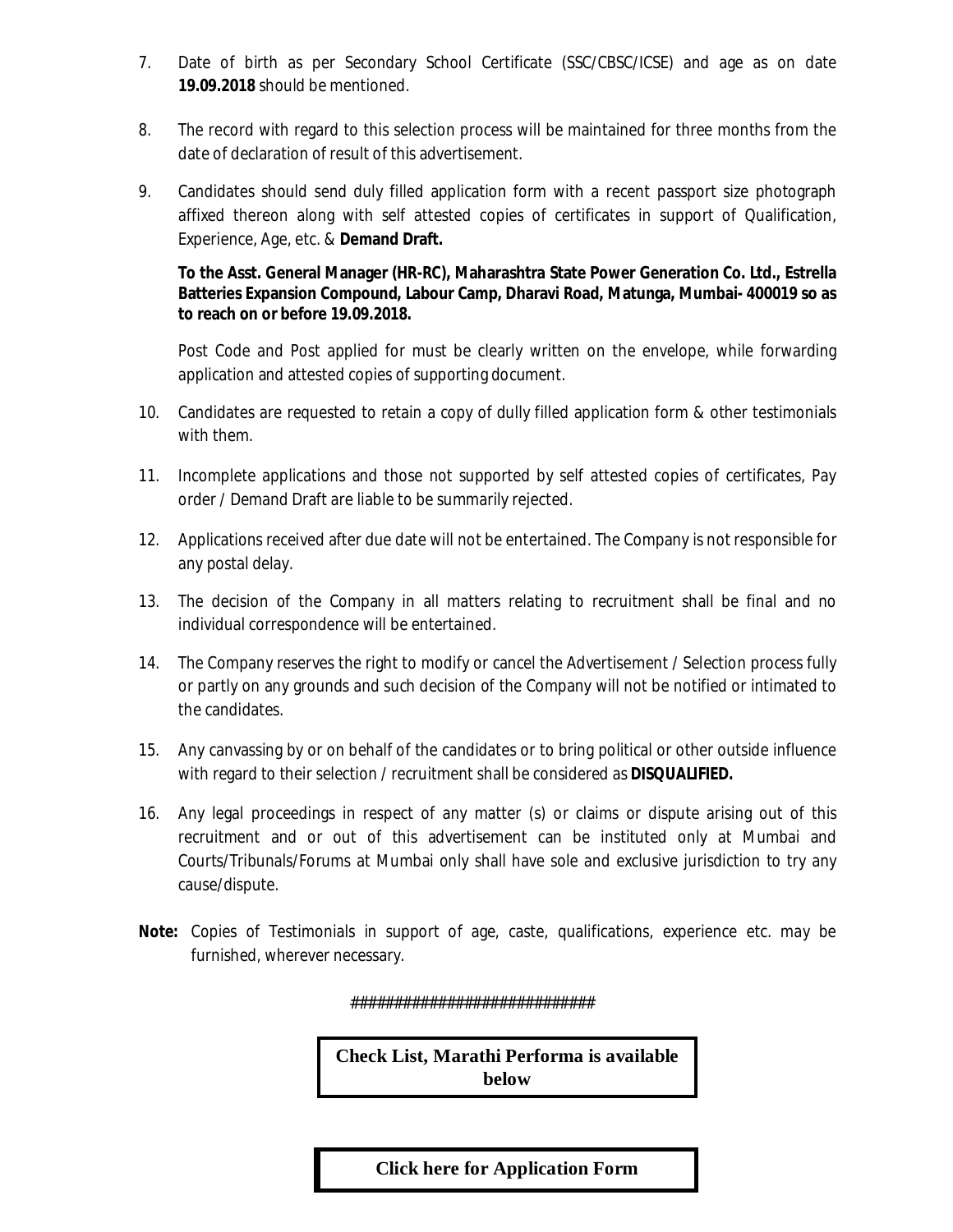# **Check List:-**

## Self attested copies of following attached:

| (a) | Secondary School Certificate (SSC/CBSC/ICSE) for Date of Birth             | Y/N |
|-----|----------------------------------------------------------------------------|-----|
| (b) | Degree/ Post Graduation Degree in support of educational<br>Qualifications | Y/N |
| (c) | Post applied for is written on the envelope                                | Y/N |
| (d) | Signed the undertaking                                                     | Y/N |
| (e) | Posted recent photograph at appropriate place                              | Y/N |
| (f) | Certificate of post qualification experience                               | Y/N |
| (g) | Domicile certificate of Maharashtra state                                  | Y/N |
| (h) | Marathi Performa Certificate                                               | Y/N |
| (i) | Demand draft                                                               | Y/N |